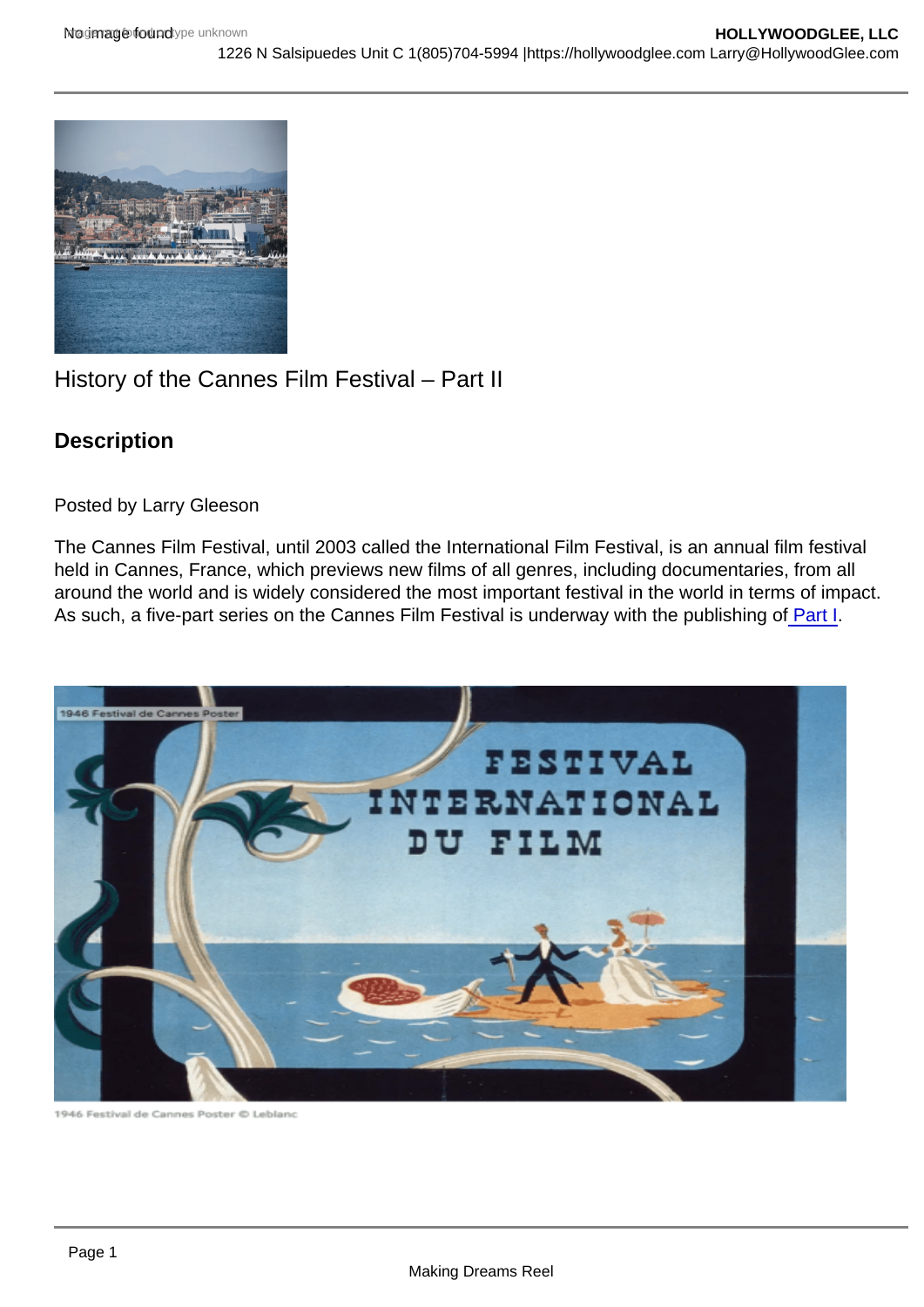Since 1946, Cannes has hosted the 12-day International Film Festival, where a jury of international talent decides on the awards for the best films of the year. An official competition takes place in the heart of the famous Palais des Festivals and attracts the attention of the world during the opening ceremony and the presentation of the Palme d'Or.

The second first Festival in 1946

Gilda

The International Film Festival was born in the heady atmosphere of the end of World War II, marking the beginning of a major episode in world cinema.

Hope in the first years after the war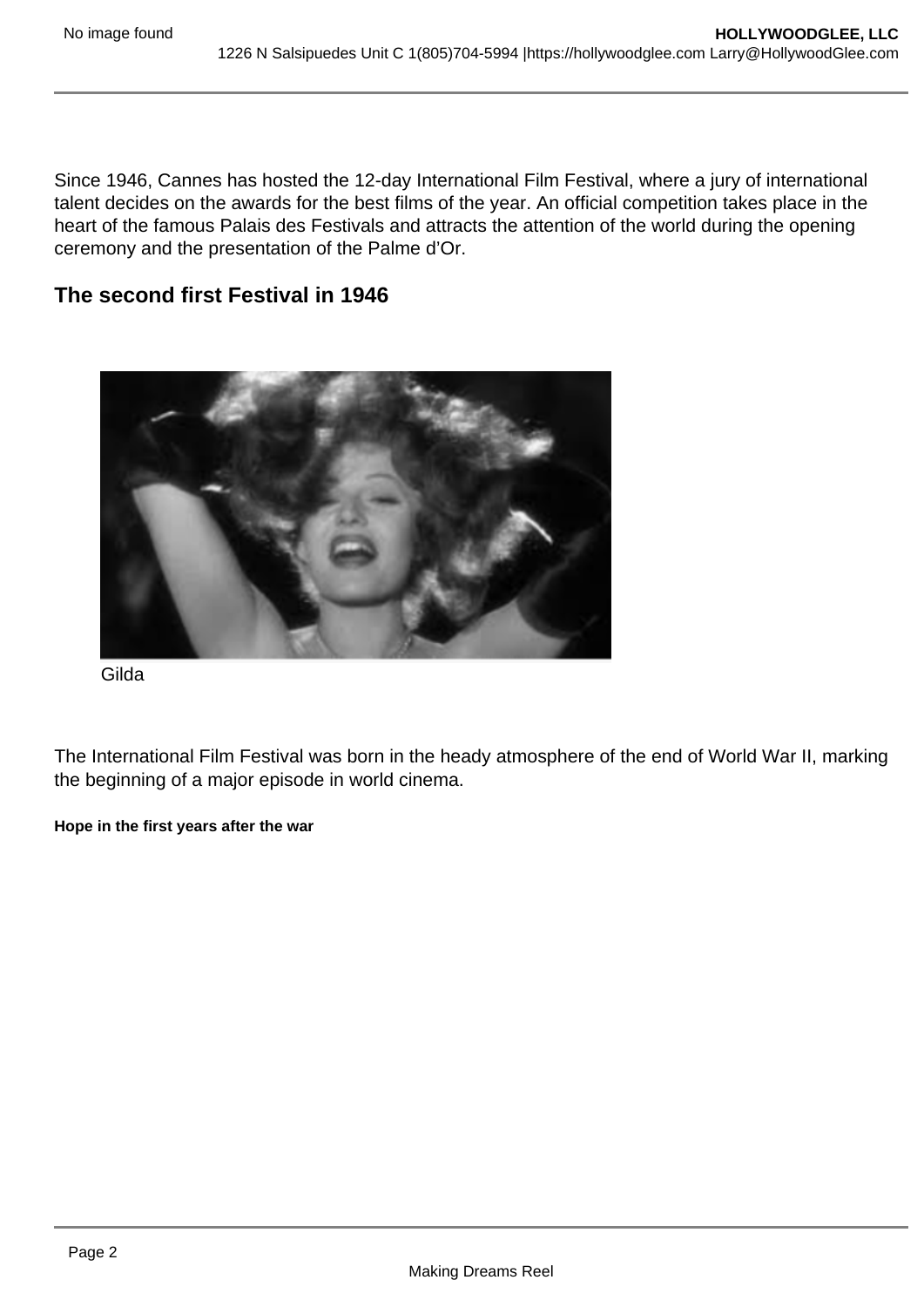Official poster of the 1st Cannes

Film Festival illustrated by Leblanc[

Back in July of 1945, in a France devastated by the war, Philippe Erlanger – who was at the origin of the first, aborted initiative – put the idea forward again to the new director of French cinematography.

But the French State and the municipality of Cannes could no longer afford such an expense. The necessary funds were raised through a public subscription, making this first festival possible.

In September 1946, in a festive atmosphere and despite a series of technical problems, this first festival kicked off a long golden era that made Cannes and its festival the place to be for all filmmaking countries.

Discoveries and revelations in contemporary cinema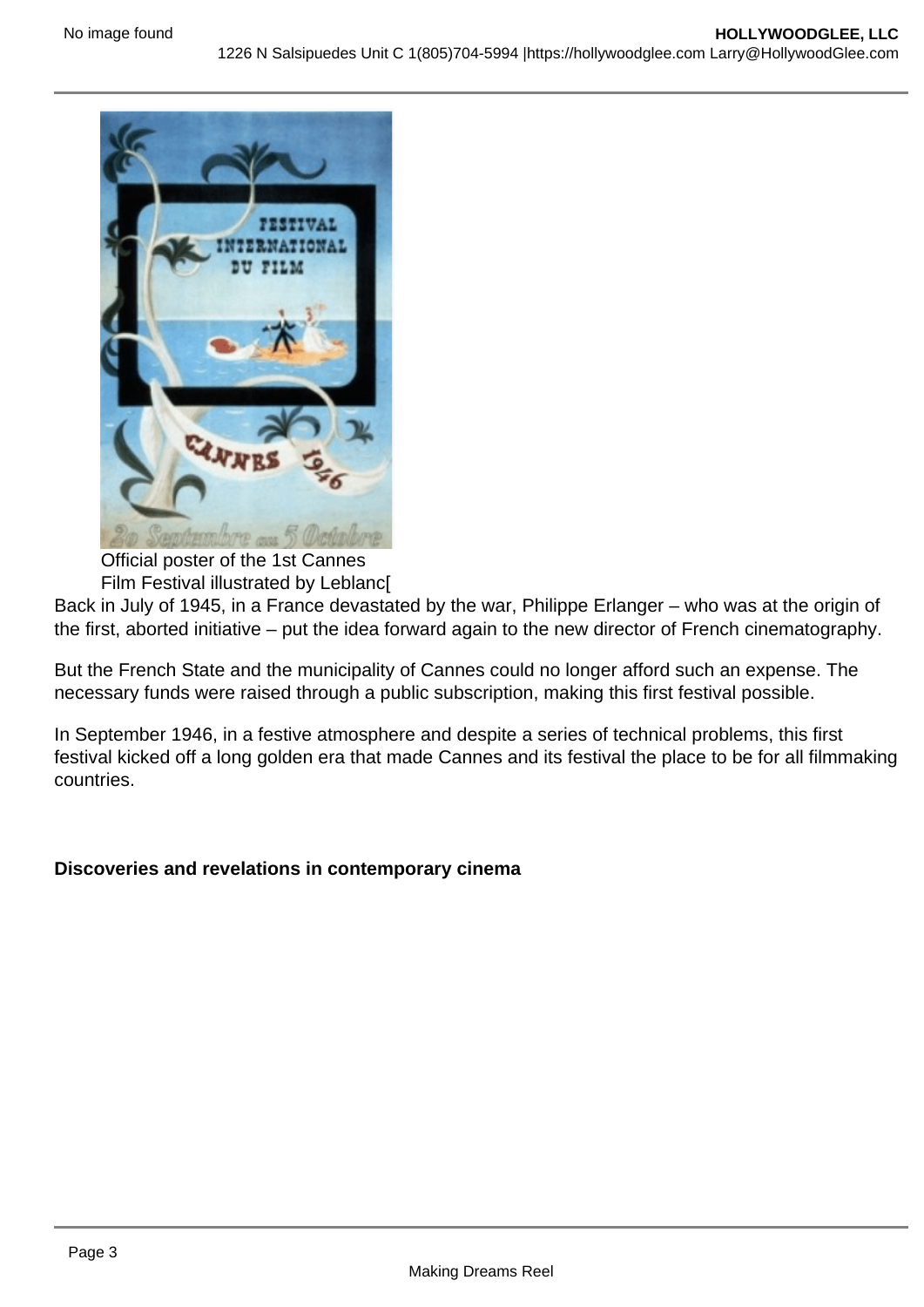Rome, Open City

The first Cannes Film Festival introduced the entire world to Italian cinema and its neorealism.

The rise of a new generation of filmmakers was not to the liking of the people at the Ministry who were in charge of making the selections, but films by these young auteurs quickly gained ground.

The Festival contributed to the discovery of cinemas that were relatively unknown in Europe, although there were doubts as to the jury's objectivity, given certain diplomatic agreements.

Notorious (1946 film)

Stay tuned for the Cannes Film Festival and the Cold War!

**Category** 

1. Cannes